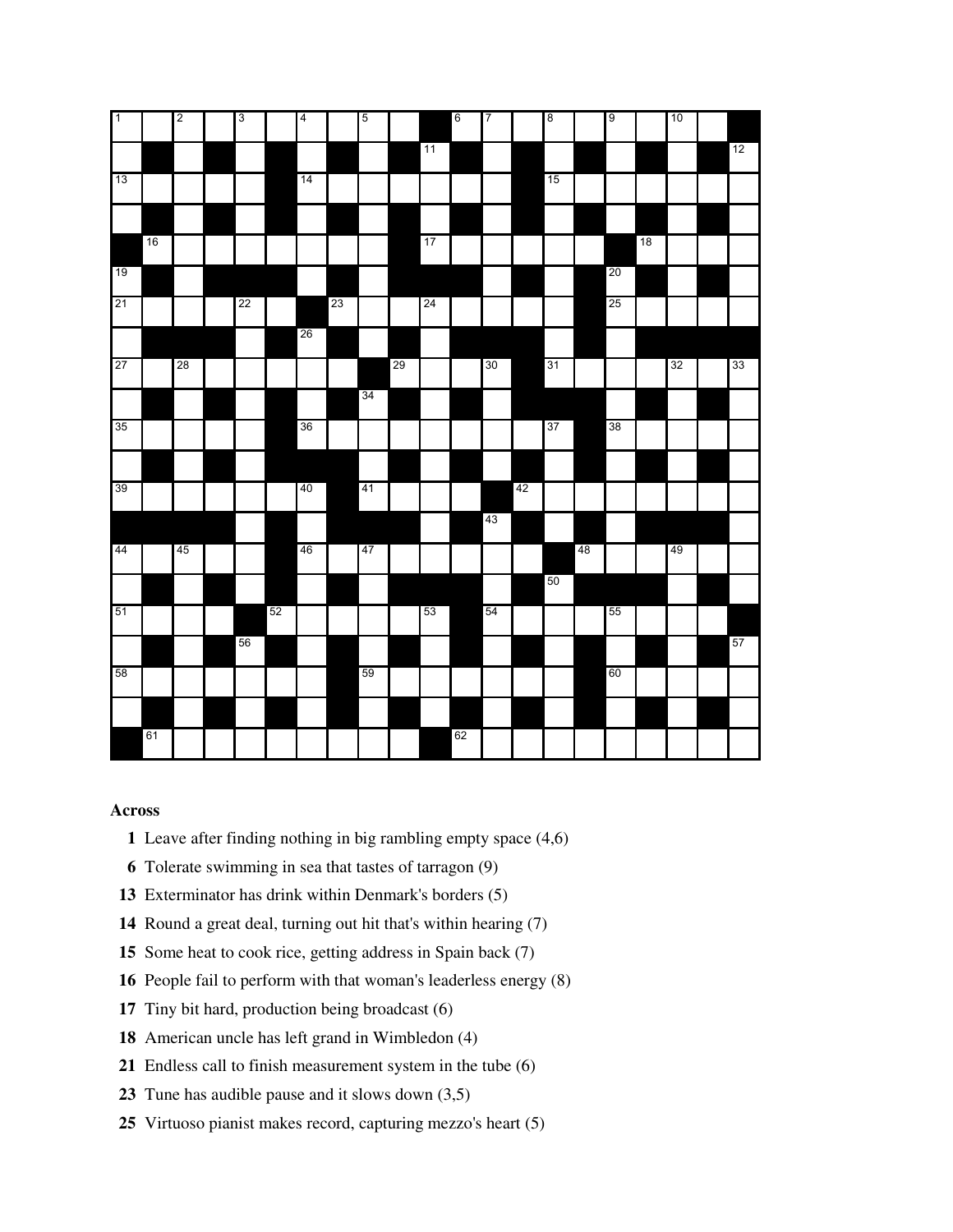- Car blockade has husband running from Bonn to Berlin (8)
- Head of casting is apparent during whole film (4)
- Force redhead to leave ales out for sugar supplier... (7)
- ... while two presidents take one for water (5)
- Borderless land with musical backing gets an F, say (9)
- Mention missing British swimmer (5)
- Lost message initially not appearing in court (7)
- One wrapped in bacon, informally, often after chicken (4)
- Lack of cover not applicable to holiday-making, old excepted (8)
- Refrain, having renounced Catholic god (5)
- Rarest natural thing in a situation outside (8)
- The same time out taken by royal chief (6)
- Yorkshire flower of zero application (4)
- Supermarket's first poster is a simple thing (6)
- Renaissance figure reaches endgame with US subject (8)
- Played role wearing top, wasting second getting seafood (7)
- Dance, taking drug, joining large set (7)
- Follower rejected conclusion and hit organised religion (5)
- Is transported and held inside devil's workshop (4,5)
- Jellyfish swallowed gem formation that's often crystallised (4,6)

## **Down**

- Writer, say, coming back with papers (4)
- During dance, he'll deploy carrier (7)
- Old rallying point in old TV series with no middle or end (5)
- Dishonest, short of getting further at King's Head (6)
- Scholarship got one a lot of land, formerly (8)
- Antipodean took cover during deployment of cane (7)
- Tommy is no mod, getting work as leader (4,5)
- Rod in scrap to get Lombardy crown (4)
- Heard title more in Paris too much (7)
- Platform has no space for student or new conciseness (4)
- The trouble with growth is protection (6)
- Exploit terrible initial take-off during flight (8)
- Flirt, visiting first beach in the Costa Blanca (4,6)
- Going by coach with island head for professional purposes (2,8)